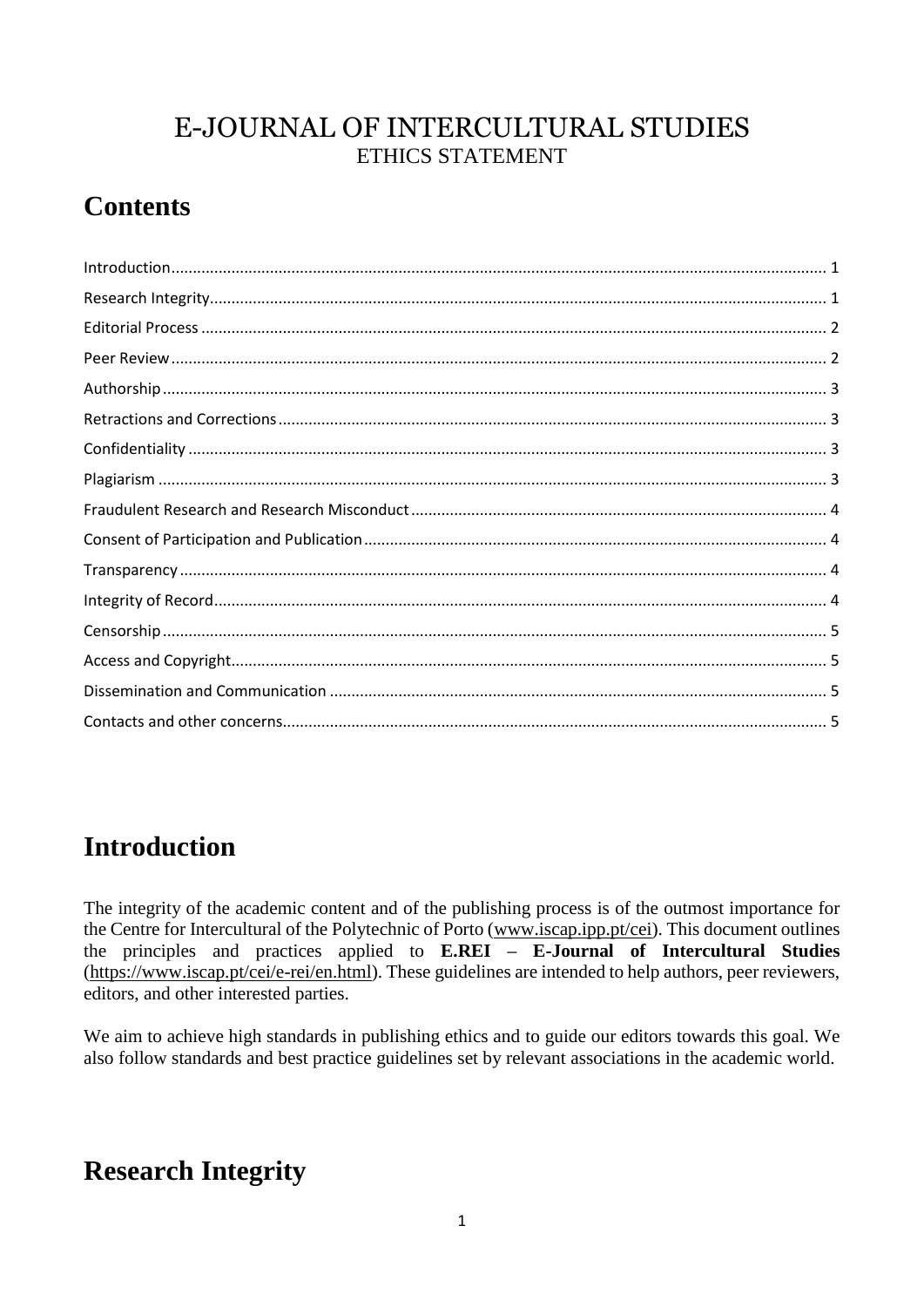Editors evaluate submitted manuscripts exclusively on the basis of their academic merit (importance, originality, validity, clarity) and relevance to the journal's scope, without regard to the authors' race, gender, sexual orientation, ethnic origin, citizenship, religious belief, political philosophy or institutional affiliation. Decisions to edit and publish are not determined by the policies of governments or any other agencies outside of the journal itself. We are committed to maintaining our editorial independence and are dedicated to preventing this principle from being compromised through any conflicts of interest or other corporate or political influence. Authors submitting their work to **E.REI – E-Journal of Intercultural Studies** are required to declare any potential conflicts of interest that could interfere with the objectivity or integrity of the publication. The Editor has full authority over the entire editorial content of the journal and the timing of publication of that content. Should anyone believe that the research published in the **E-Journal of Intercultural Studies** has not been carried out in line with our Ethics Statement, they should raise their concern with the editors, using the email address [cei@iscap.ipp.pt.](mailto:cei@iscap.ipp.pt) All concerns will be addressed as soon as possible, where possible, and by bringing the matter to our Editorial Board if necessary.

There are no fees whatsoever to publish any type of article in the **E-Journal of Intercultural Studies**.

#### <span id="page-1-0"></span>**Editorial Process**

Editors and editorial staff will not disclose any information about a submitted manuscript to anyone other than the corresponding author, reviewers, other editorial advisers, and the editor.

Information or ideas obtained by editors as a result of handling the manuscript will be kept confidential and not used for their personal advantage. Editors will refuse themselves from considering manuscripts in which they have conflicts of interest resulting from competitive, collaborative, or other relationships/connections with any of the authors, companies or institutions connected to the papers; instead, they will ask another member of the editorial board to handle the manuscript. In general, the editorial process ensures that reviewers are independent from the authors, i.e., they are not affiliated with the same institution.

Reviews should be conducted objectively, and observations formulated clearly with supporting arguments so that authors can use them for improving the manuscript. Personal criticism of the authors is inappropriate. Similarly, we do not support publishing false statements that harm the reputation of individuals, groups, or organizations.

#### <span id="page-1-1"></span>**Peer Review**

All proposals submitted to **E.REI – E-Journal of Intercultural Studies** are reviewed by a team of specialists, who may consult other relevant external subject specialists The editors ensure that all submitted manuscripts being considered for publication undergo peer-review by at least two reviewers who are experts in the field and whose assessments are used to inform the editor's decision as to whether or not to publish the content submitted. The Editor is responsible for deciding which of the manuscripts submitted to the journal will be published, based on the validation of the work in question, its importance to researchers and readers, the reviewers' comments, and requirements regarding plagiarism. The Journal also provides a policy process for appeals of editorial decisions, but only when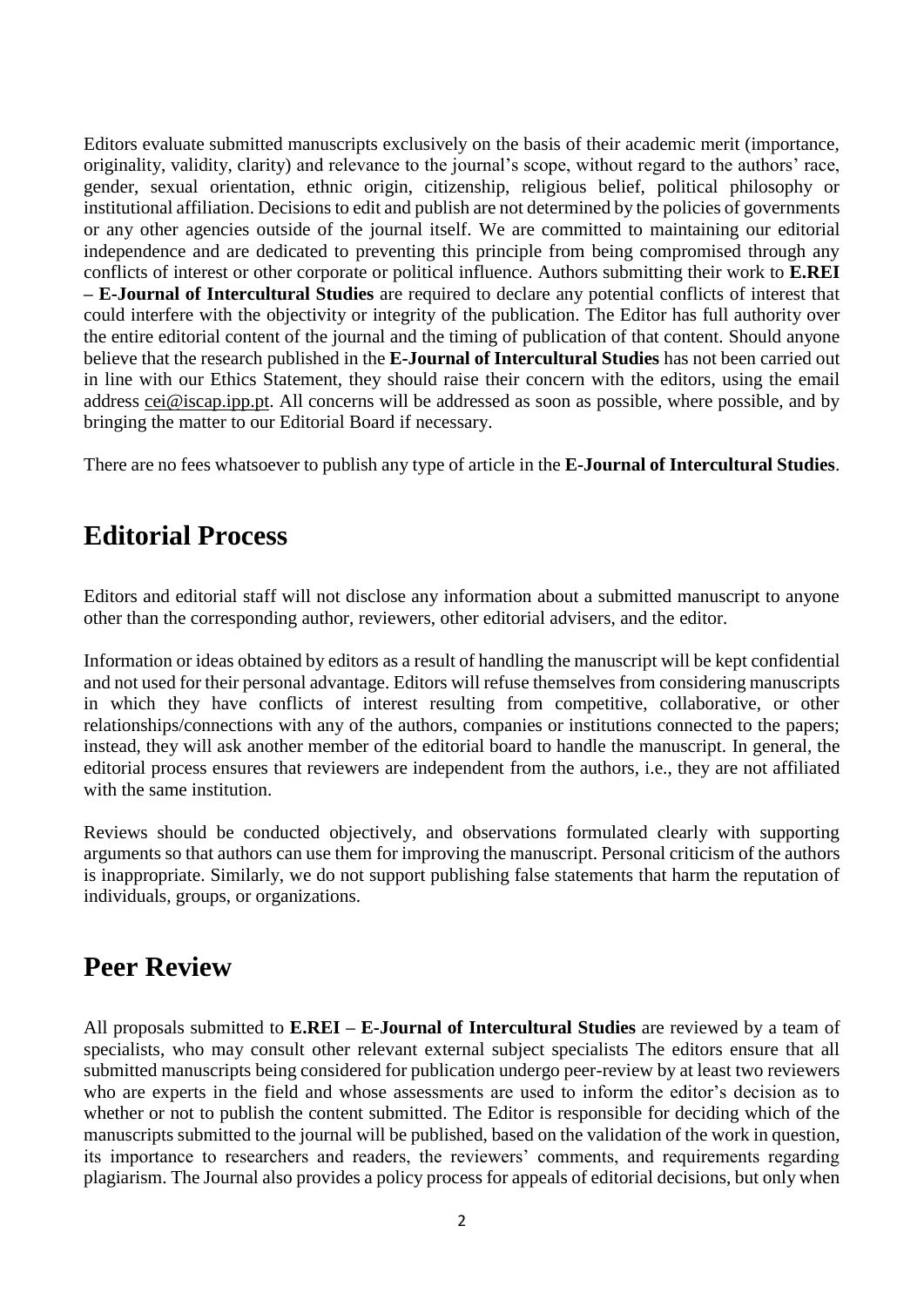new information relevant to the editorial decision has been made available, or if there is reason to believe that the Ethics Statement has not been followed.

Editors and Referees are encouraged to familiarize themselves with relevant best practice guidelines. Editors are expected to be able to recognize warning signs of fraudulent or manipulated peer review and will raise any concerns with the Editorial Board

Any invited referee who feels unqualified to review the research reported in a manuscript or knows that its prompt review will be impossible should immediately notify the editors and decline the invitation to review so that alternative reviewers can be contacted.

#### <span id="page-2-0"></span>**Authorship**

Authorship of the research submitted is based on principles such as substantial contributions to the work, drafting or revising the work, final approval of the final version and agreement to be accountable for all aspects of the work. The corresponding author has the authority to act on behalf of all co-authors and this information is expected to be confirmed at the beginning of the publication process. Editors are to familiarize themselves with authorship and authorship disputes. They will also seek advice on these matters if necessary.

#### <span id="page-2-1"></span>**Retractions and Corrections**

Editors will take responsive measures when ethical concerns are raised regarding a submitted manuscript or published paper. If the ethical concern is well-founded, a correction, retraction, expression of concern or other relevant notes will be published in **E.REI – E-Journal of Intercultural Studies**. If an author is found to have made an error, a corrigendum may be issued. Similarly, if the Journal is found to have made an error, an erratum will be issued. Retractions are usually reserved for articles that are flawed to the point where their findings or conclusions should not be relied upon.

#### <span id="page-2-2"></span>**Confidentiality**

Any manuscripts received for review are confidential documents and must be treated as such. This applies also to invited reviewers who decline the review invitation.

#### <span id="page-2-3"></span>**Plagiarism**

Authors should ensure that they have written and submitted only entirely original works, and if they have used the work and/or words of others, that this has been appropriately cited. Publications that have been influential in determining the nature of the work reported in the manuscript should also be cited. Plagiarism in all its forms constitutes unethical publishing behavior and is unacceptable. Submissions containing suspected plagiarism will be rejected. Should plagiarism be discovered postpublication, a correction, retraction, expression of concern or other note will be published in **E.REI –**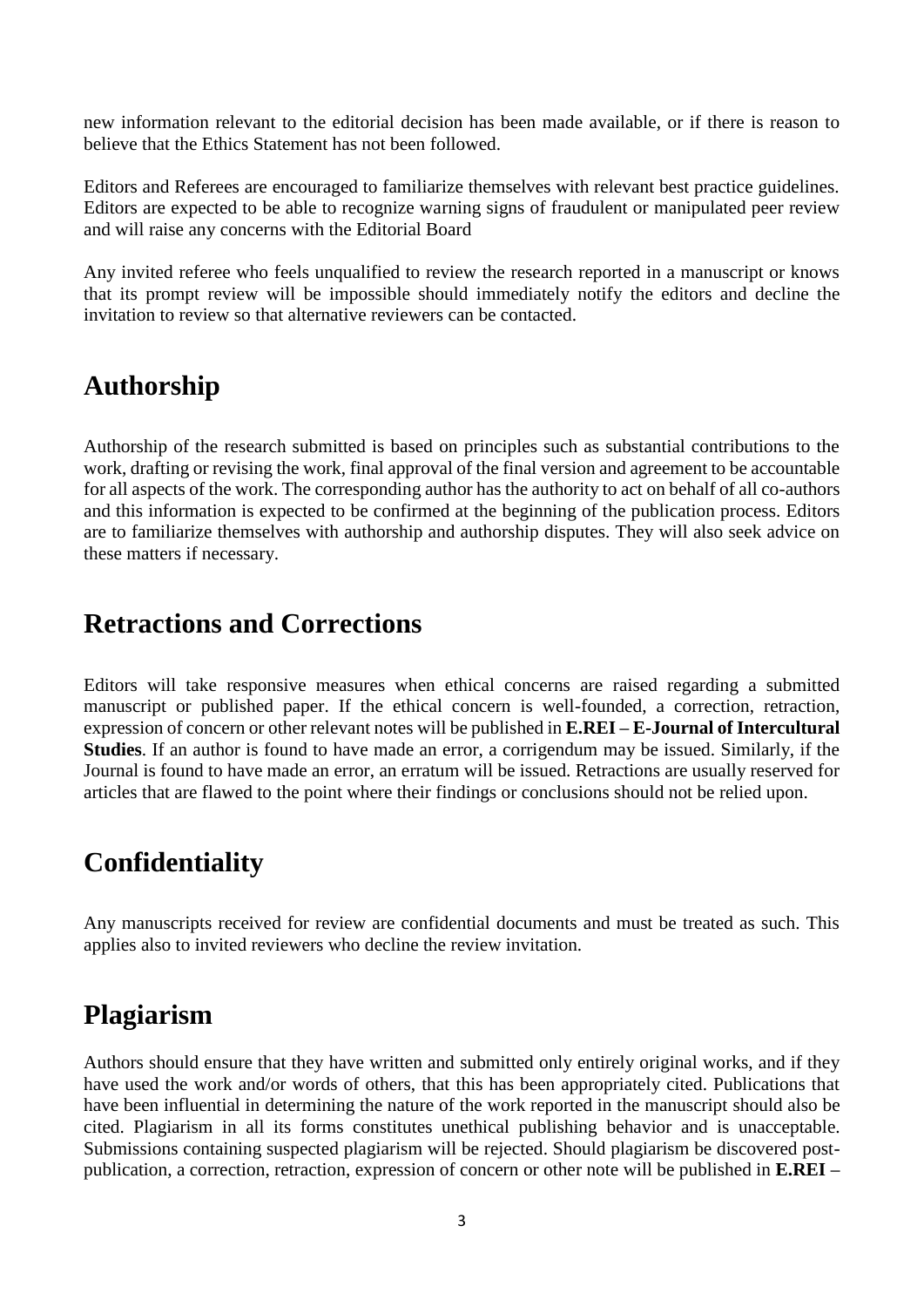**E-Journal of Intercultural Studies**. We reserve the right to check all submissions through appropriate plagiarism checking tools and expect our readers, reviewers and editors to raise any suspicions of plagiarism by contacting the Editor or by emailing [cei@iscap.ipp.pt.](mailto:cei@iscap.ipp.pt) Authors are also expected to avoid modifying images and data in general in ways that could lead to the falsification, fabrication, or misrepresentation of their results.

Self-plagiarism, or duplicate or redundant publications, is not supported, unless it is felt that this will editorially strengthen the academic discourse or that a citation of the original source is included. We expect our readers, reviewers and editors to raise any suspicions of self-plagiarism by contacting the Editor or by emailing [cei@iscap.ipp.pt.](mailto:cei@iscap.ipp.pt)

#### <span id="page-3-0"></span>**Fraudulent Research and Research Misconduct**

Authors are expected to respect human participants' right to privacy, and to gain any necessary consent to publish before submitting their work.

In the case of research misconduct, or should any publication be found to include fraudulent results, the work submitted will be retracted, or an appropriate correction or expression of concern will be issued.

### <span id="page-3-1"></span>**Consent of Participation and Publication**

For works submitted that include surveys, questionnaires, and/or social media research, authors should inform all participants that their anonymity is going to be assured, why the research is being conducted, how their data will be used and if there are any risks associated. Written consent of participation and publication should be obtained by the authors prior to the submission.

## <span id="page-3-2"></span>**Transparency**

Transparency and openness are completely supported in our publishing, including data, code, and other materials associated with research. Authors are expected to maintain accurate records of supporting evidence necessary to allow for the understanding, verification, and replication of new findings, as well as to supply or provide access to this evidence, on reasonable request. Because **E.REI – E-Journal of Intercultural Studies** is available free of charge, this ensures that access is available to researchers in all countries around the world. Academics from all over the world, even low and middleincome countries, as well as developing countries, are able to publish in the Journal, as there is no charge for article processing or publication.

## <span id="page-3-3"></span>**Integrity of Record**

Records of all previous publications are maintained, along with all relevant information. If the publication record must be altered in any way, for any reason, the academic record is preserved as far